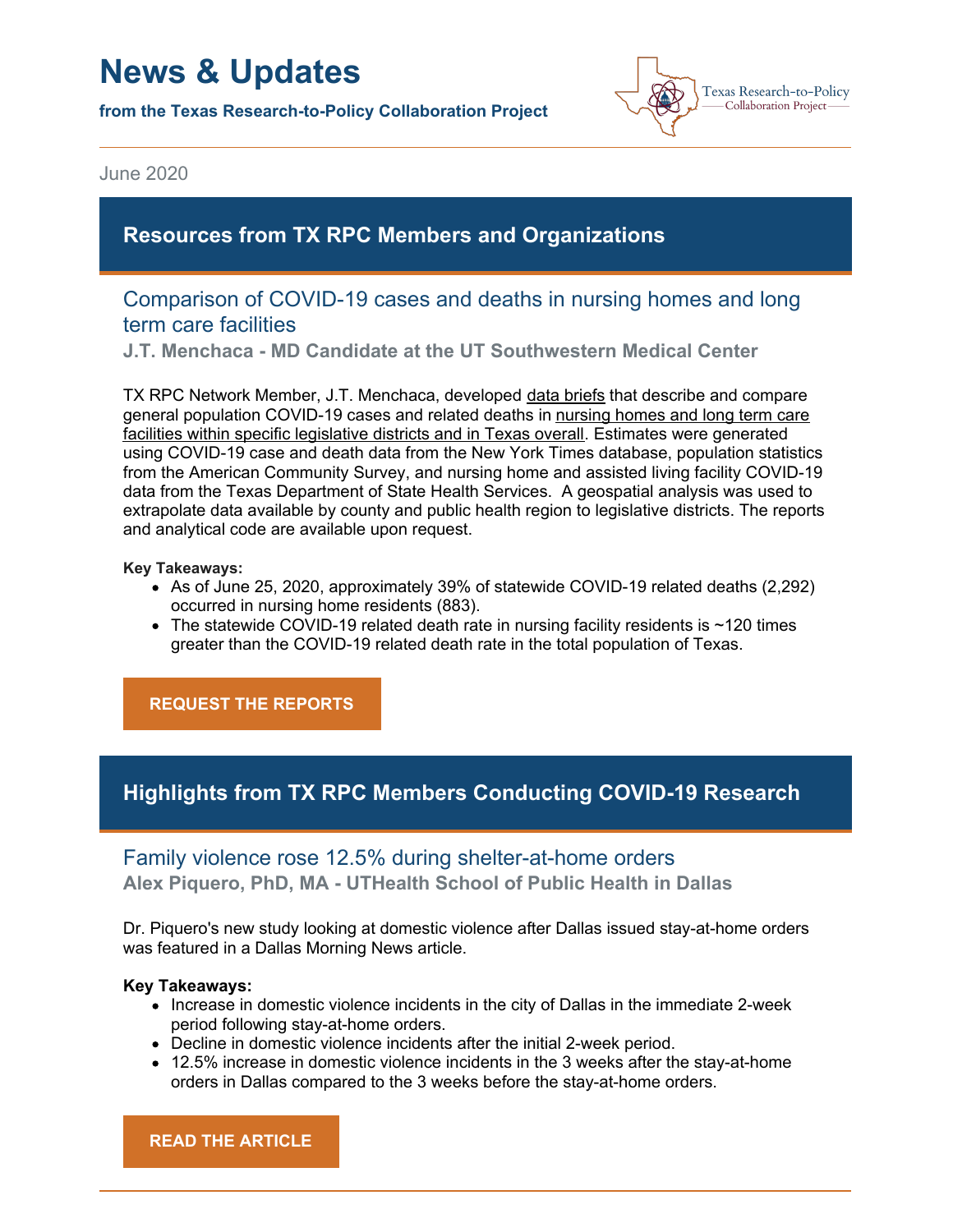# Impact of COVID-19 on medical and recreational cannabis use **Sarah Messiah, PhD, MPH - UTHealth School of Public Health in Dallas Melissa Harrell, PhD - UTHealth School of Public Health in Austin**

Drs. Melissa Harrell and Sarah Messiah are studying, collecting, and analyzing data from adults nationwide on the impact of COVID-19 on medical and recreational cannabis use. The [manuscript](https://thehill.com/opinion/healthcare/496842-what-weve-learned-since-the-declaration-of-the-pandemic) is currently under review. An op-ed with preliminary findings was published in The Hill.

## **Key takeaways:**

- A portion of self-identified cannabis consumers report changing their route of use since the pandemic was declared.
- About 38 percent of respondents who reported using cannabis-inhaled products indicated they have now stopped sharing them with others.
- About one-half of respondents have one month or more supply of medical cannabis on hand; however, over one-third of respondents have no more than a two-week supply.

**READ THE [OP-ED](https://thehill.com/opinion/healthcare/496842-what-weve-learned-since-the-declaration-of-the-pandemic)**

# Impact of COVID-19 Stay-at-Home Orders on Weight-Related Behaviors Among Patients with Obesity

**Sarah Messiah, PhD, MPH - UTHealth School of Public Health in Dallas**

How the impact of the COVID-19 stay-at-home orders are influencing physical, mental, and financial health among vulnerable populations, including those with obesity is unknown. The aim of the current study was to explore the health implications of COVID‐19 among a sample of adults with obesity.

**Key Takeaways:**

- 72.8% reported increased anxiety and 83.6% increased depression since stay‐at‐home orders were initiated.
- 69.6% reported more difficultly in achieving weight loss goals, less exercise time (47.9%) and intensity (55.8%).
- 49.6% reported increased stockpiling of food and stress eating (61.2%).

**READ THE [ARTICLE](https://onlinelibrary.wiley.com/doi/abs/10.1111/cob.12386)**

# COVID-19 Outbreak Among College Students After a Spring Break Trip to **Mexico**

**Co-authors or acknowledgments include UTHealth School of Public Health in Austin Students and Alumni**

Centers for Disease Control and Prevention released a Morbidity and Mortality Weekly Report – Vol. 69 on June 24, 2020, about the COVID-19 outbreak among the University of Texas at Austin students who attended spring break in Cabo San Lucas, Mexico. This COVID-19 outbreak among a young, healthy population with no or mild symptoms was controlled with a coordinated public health response that included rapid contact tracing and testing of all exposed persons. A coordinated response with contact tracing and testing of all contacts, including those who are asymptomatic, is important in controlling future COVID-19 outbreaks that might occur as schools and universities consider reopening.

## **Key Takeaways:**

• Transmission of SARS-CoV-2 during and after a college spring break trip led to 64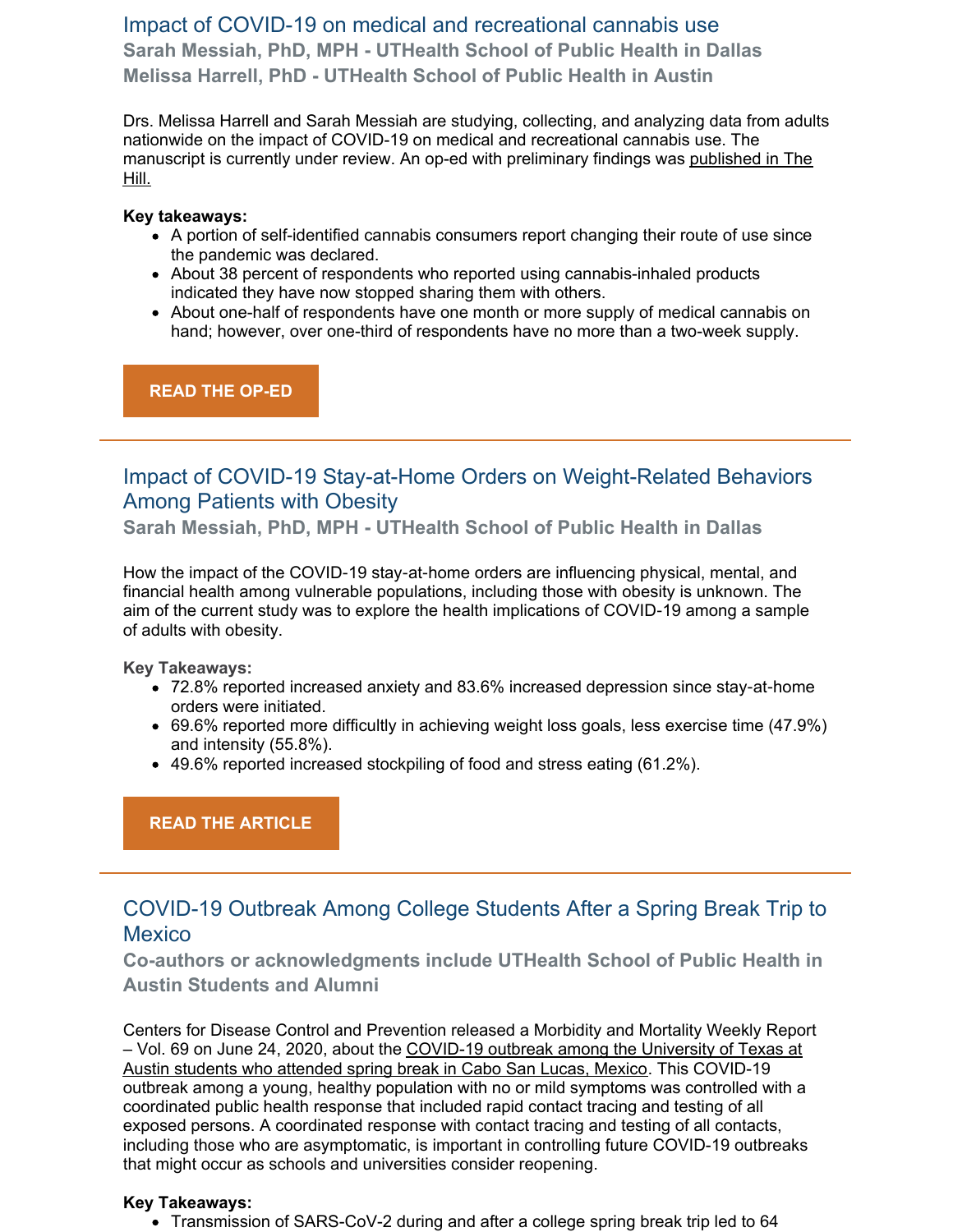cases.

• The outbreak was controlled through effective contact tracing, testing, and cooperation between a university and a public health department.

**READ THE [ARTICLE](https://www.cdc.gov/mmwr/volumes/69/wr/mm6926e1.htm?s_cid=mm6926e1_e&deliveryName=USCDC_921-DM31378)**

# **Webinars from TX RPC Members and Organizations**

# Webinar Series: Our Food System and Food Insecurity During COVID-19: Stories from Across the State

**UTHealth School of Public Health in Austin**

## **Food System Resiliency?**

- A brief look at a definition of a "food system", a discussion of how the CV-19 situation has affected it and some ideas as to what webinar attendees can do to improve the inequities and insecurities embedded in the current system.
	- *Robert Maggiani, MS,* Sustainable Ag Specialist, National Center for Appropriate Technology-Southwest Regional Office

## **Changes to Food Insecurity and Food Access in Austin During COVID-19**

- In Austin, access to affordable food has become more limited and food insecurity has increased dramatically, especially among populations hardest hit by the economic consequences of COVID-19.
	- *Heather Helman*, Food Access Director, Farmshare Austin
	- *Kathryn Janda, PhD, MPH*, Postdoctoral Fellow, UTHealth School of Public Health in Austin-NCI Cancer Control Research Training Program
	- *Sam Night, MPAff,* Food Policy Planner, City of Austin Office of Sustainability

#### **Value Chain Coordination for Improving Access to Healthy and Affordable Food in the Paso del Norte Region**

- Partnering organizations in the Paso del Norte region from academic, government, nonprofit, and for-profit sectors are working collectively to strengthen the food system and increase access to healthy and affordable food through economically and environmentally sustainable strategies.
	- *Leah Whigham, PhD, FTOS*, Director, Center for Community Health Impact, Associate Professor, Health Promotion & Behavioral Sciences, UTHealth School of Public Health in El Paso
	- *Gabriela Gallegos, JD, MPP*, Associate Professor, Management, Policy & Community Health, UTHealth School of Public Health in El Paso
	- *Adriana Clowe,* Director of Operations, Desert Spoon Food Hub

## **VIEW THE WEBINAR [RECORDINGS](https://sph.uth.edu/research/centers/dell/webinars/)**

## **Increases in Food Insecurity due to COVID-19: What Can be Done?**

- In this presentation Dr. Gunderson will provide an overview of the food insecurity landscape pre-COVID-19 and how this is likely to change in the near-term.
	- *Craig Gunderson, PhD*, ACES Distinguished Professor, Director of Undergrad Studies, University of Illinois
	- *Alexandra van den Berg, PhD, MPH,* Professor of Health Promotion & Behavioral Sciences, UTHealth School of Public Health in Austin

## **[REGISTER](https://register.gotowebinar.com/register/2756369405707518220) FOR THE JUNE 30 WEBINAR**

#### **A Rapid Response to Food Insecurity and Other Social Determinants of Health During COVID-19**

This webinar will provide insight into the food insecurity and social needs, as well as health